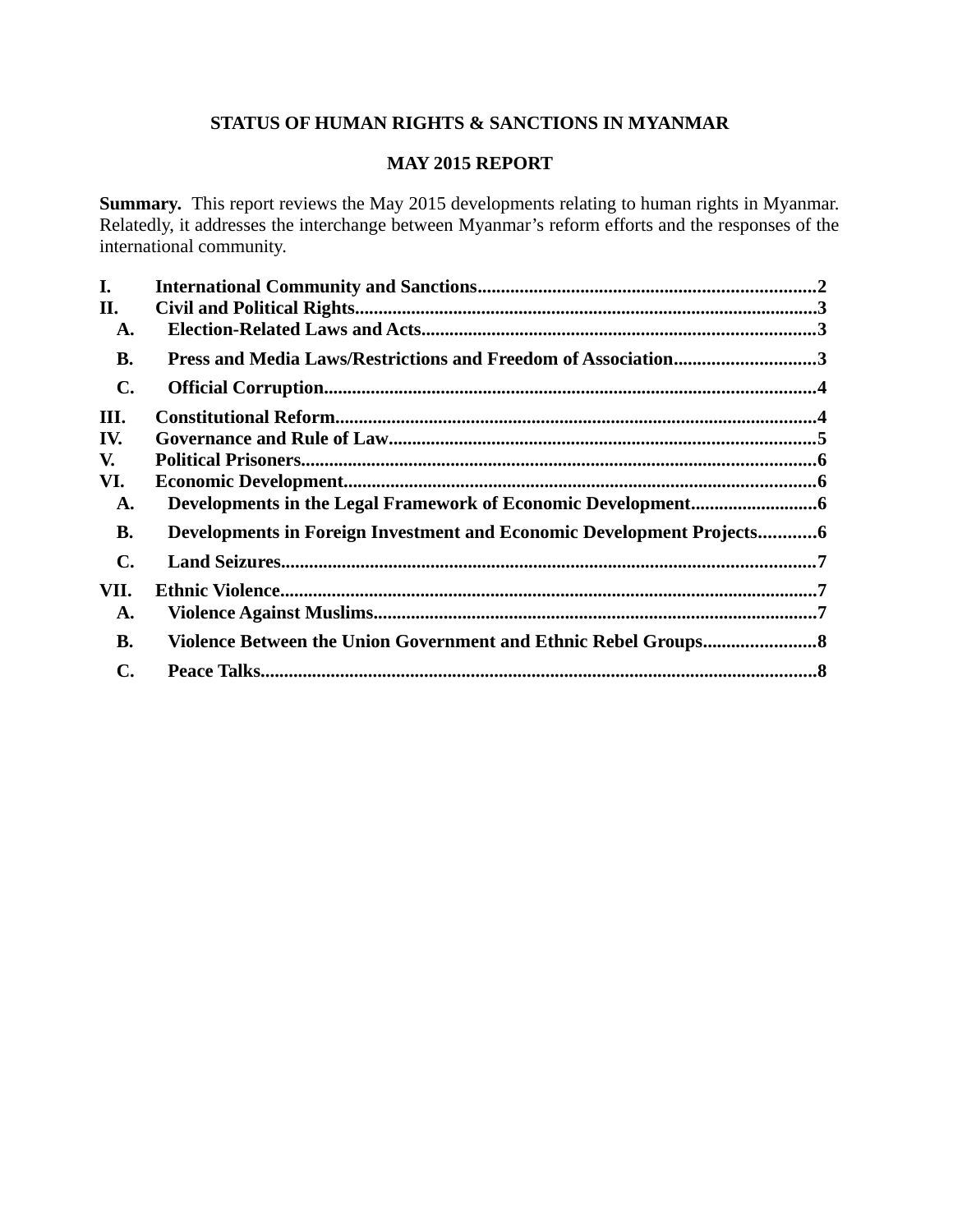## <span id="page-1-0"></span>**I. International Community and Sanctions**

On May 4, the Ministry of Home Affairs announced that the hundreds of Myanmar fishermen being held in Jakarta and the Maluku Islands would be repatriated by mid-May.<sup>1</sup> As many as 140 fishermen were able to begin returning home on May 14.<sup>2</sup>

On May 4, senior officials from the United States Department of State met with Shwe Mann, the head of Myanmar's ruling party and parliamentary speaker in Washington, where Deputy Secretary of State Antony Blinken expressed concerns about new legislation which has been criticized as discriminating against Muslims.<sup>3</sup> The U.S. State Department was particularly critical of the Burmese government's decision to revoke identity cards for Rohingya.<sup>4</sup> Later in the month, the Myanmar Lower House of Parliament passed a law restricting "white card" holders from voting in the country's general election, which is scheduled to take place later this year.<sup>5</sup>

The regional government of Chin State will begin a new first-of-its-kind five-year social welfare initiative in partnership with UNICEF and the Myanmar Institute for Integrated Development.<sup>6</sup> The program is meant to improve food security and access to education, and to expand the coverage of available quality health services.<sup>7</sup>

On May 6, the Commander-in-Chief of the Burmese Army, Min Aung Hlaing, left Rangoon to pay official visits to Pakistan and Serbia, according to state-run media.<sup>8</sup> Sources related to military said that among the Commander-in-Chief's retinue were senior ranking officers who have are considered to have been connected with the purchase of weapons and other military equipment.<sup>9</sup>

On May 20, China lodged a protest with Myanmar after shelling originating in Myanmar injured five people in China's southwestern province of Yunnan.<sup>10</sup> Beijing has previously expressed its outrage toward similar events, including the deaths of five individuals in March and property damage sustained this month in another incident of stray shelling, and awaits a "responsible explanation" from Myanmar which the Chinese foreign ministry has been assured is forthcoming.<sup>11</sup> Yunnan province borders a region where fighting between the Burmese army and ethnic rebels is common, with the region currently under martial law while government troops attempt to contain the fighting. $12$ 

President Thein Sein signed the Population Control Health Care Bill, a controversial law that would require some mothers in regions with high population growth to refrain from having children more frequently than on three-year intervals.<sup>13</sup> Critics of the law point to infringement upon women's reproductive rights, as well as concerns that the law may be intended to apply disproportionately to certain ethnic groups and may be a response to a perceived and unsubstantiated threat that the Muslim population is outpacing the majority in new births.<sup>14</sup> U.S. Deputy Secretary of State Blinken criticized the new law while on a tour of southeast Asia.<sup>15</sup>

On May 28, the United Nations Security Council held its first closed-door briefing on the human rights situation in Myanmar, focusing on the status of the country's Rohingya minority.<sup>16</sup> A diplomat who attended the meeting confirmed that no immediate action is expected.<sup>17</sup>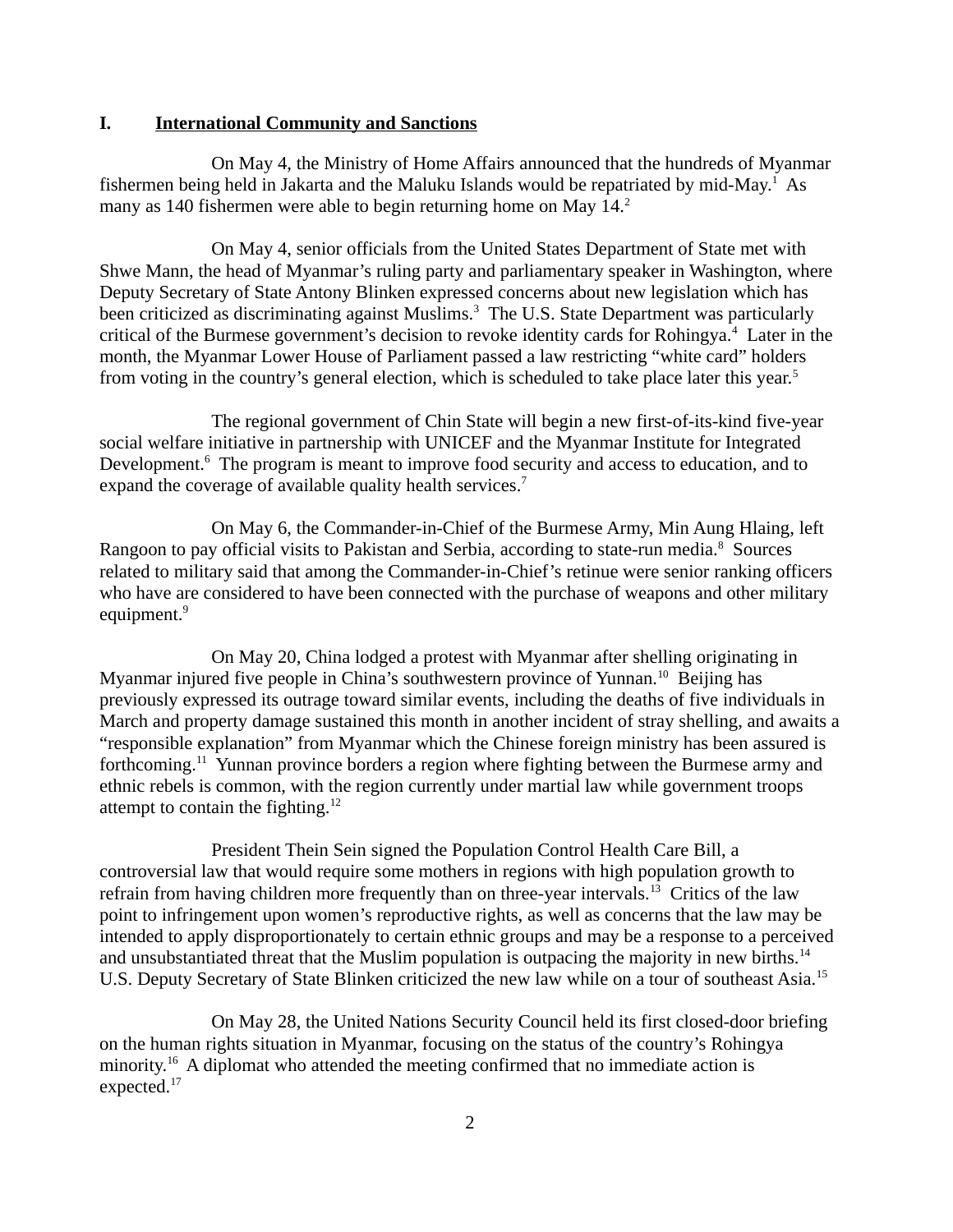The Dalai Lama met with Aung San Suu Kyi and urged her to speak out to protect the country's persecuted Rohingya Muslims.<sup>18</sup>

On May 29, the Burmese navy seized a boat off the coast of Myanmar with 727 people aboard; while the nationality of the people on board is unclear, the Ministry of Information described the people as "Bengalis", the term used by the government to refer to the country's Rohingya minority as well as to immigrants from Bangladesh.<sup>19</sup>

On May 29, Myanmar joined a group of 17 Asian countries to discuss causes of the Southeast Asian illegal migration issue which has garnered increasing media attention in the past few months.<sup>20</sup> At the conference, Volker Turk, the assistant high commissioner for protection at the U.N. refugee agency, criticized Myanmar's treatment of its ethnic minorities as one of the root causes of the illegal migrant issue. $21$ 

# **II. Civil and Political Rights**

# <span id="page-2-2"></span><span id="page-2-1"></span>**A. Election-Related Laws and Acts**

With elections scheduled for this November, a delegation from Myanmar's Union Election Commission ("UEC"), sponsored by The Asia Foundation, sought to improve its voter outreach and education initiatives by studying the tools used by Indonesia's General Elections Commissions ("KPU") for its elections.<sup>22</sup> The KPU shared its experience from previous elections in Indonesia with the delegation, with particular emphasis on improving electoral management through stakeholder consultations, new technology, and a commitment to voter access to essential election data.<sup>23</sup> The Myanmar delegation further explored the use of technology for engaging voters, the importance of providing access to disabled voters and the inroads made with engaging women voters.<sup>24</sup>

Meanwhile, as election preparations are in progress, some observers point to the practical challenges of mobilizing a country where transportation and electricity are limited and over 47,000 polling stations are expected to be run with trained staff.<sup>25</sup> Observers are also concerned that the cost of taking adequate measures for ballot security is prohibitive.<sup>26</sup> Importantly, Myanmar plans to go ahead with the election despite the challenges it faces, which includes completing an electoral roll and accounting for population in areas which have suffered from ethnic conflict. <sup>27</sup>

In light of the challenges, the UEC is preparing for a high number of complaints to be lodged following the election and has encouraged the political parties, civil society organizations and non-governmental organizations to know the laws, bylaws and procedures of the election commission.<sup>28</sup> The UEC also expects the media to monitor the situation and hold them accountable.<sup>29</sup>

# <span id="page-2-0"></span>**B. Press and Media Laws/Restrictions and Freedom of Association**

Minister for Information Ye Htut referred to the arrest and subsequent shooting death of reporter Ko Par Gyi last year, an incident addressed further in Section IV below,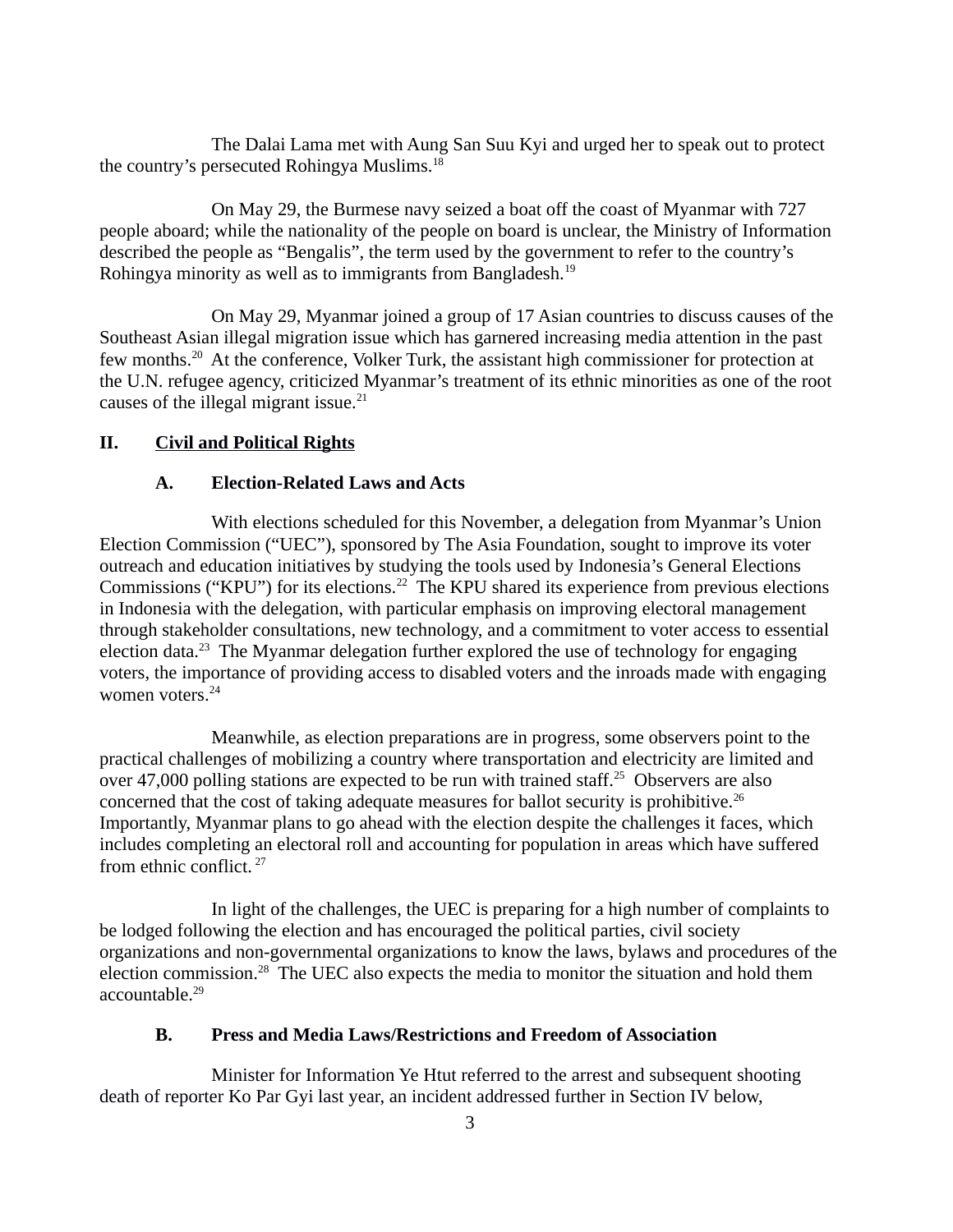attributing public opinion harm sustained to the nation's image to the incident and others like it.<sup>30</sup> He made the remark at a media conference held earlier in the month, pointing to a lack of media laws that would have ostensibly provided some measure of protection to Par Gyi, who was arrested while covering conflict between the military and ethnic rebels. $31$ 

At the same conference, Aung San Suu Kyi admonished the media itself not to "self-censor," encouraging them to "be brave enough to point out the wrongdoings in our society."<sup>32</sup> The UN also called upon the Burmese government to allow full and uncensored access to the media in the lead up to this year's elections, "without fear and intimidation from anyone."<sup>33</sup> Myanmar was ranked 144<sup>th</sup> out of 180 countries in Reporters without Borders' World Press Freedom Index.<sup>34</sup>

On the same day – ironically, World Press Freedom Day – the military released a statement warning the media that broadcasting or reporting any statements made by the Myanmar National Democratic Alliance Army ("MNDAA") would subject them to punishment under Section 17(1) of the Unlawful Association Act.<sup>35</sup> Under the Act, members of the media could be charged with "assisting the operations" of the MNDAA, an ethnic armed group in the Kokang region which has been deemed an unlawful association, and could be punished by up to three years in prison.<sup>36</sup> Vice president of the Myanmar Press Council Khin Maung Lay voiced his concern that the government could declare other ethnic armed groups to be unlawful associations, both encroaching upon the freedom of the press and jeopardizing the ongoing peace process. $37$ Kamayut Media's Han Thar said that he received an e-mail from the Myanmar Press Council warning him that he "would be in trouble" if he contacted the MNDAA going forward, even though it had previously been acceptable practice. $38$ 

### <span id="page-3-1"></span>**C. Official Corruption**

The forestry department announced this month that some 2,000 departmental employees have been dismissed in connection with timber smuggling, which the department claims has been on the rise due to corruption.<sup>39</sup> Deputy director general of the forestry department Zaw Win also said that 700 individuals have been targeted for further action, including possible indictment.<sup>40</sup> It is not clear whether the 700 individuals targeted include any high ranking governmental officials, although Zaw Win has told the media that he believes bribery among the upper ranks to be commonplace.<sup>41</sup> He apportioned some of the blame to the Chinese government's failure to make any arrests in connection with the smuggling activity, noting that Chinese demand was the main driver for the illegal trade of Burmese timber – around 160,000 tonnes of which have been seized over the last five years – and that Chinese gangs purportedly involved in the smuggling operations have not been sufficiently dealt with domestically in spite of promises to do  $50.<sup>42</sup>$ 

# <span id="page-3-0"></span>**III. Constitutional Reform**

After months of Burmese officials stating that the scheduled and approved constitutional referendum would take place this  $May,43$  the month of May passed without any such constitutional referendum. Burmese officials have yet to specify a new date for the referendum, or to confirm whether the referendum will in fact take place before the 2015 national elections.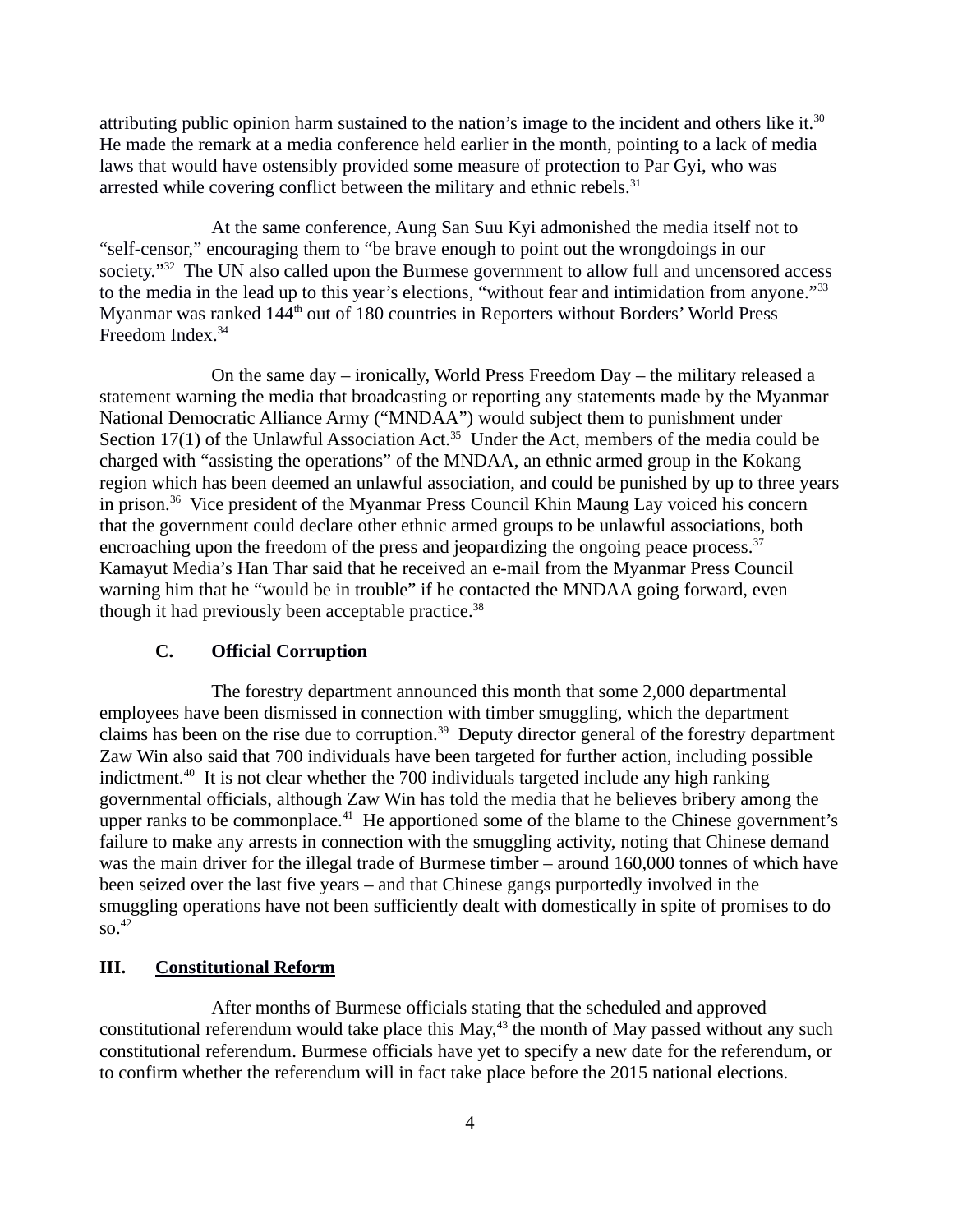According to Burmese law, the date of the referendum must be declared 30 days in advance, and the lists of eligible voters must be announced 15 days before the referendum. $44$ 

Following a recess, Parliament reconvened on May 11 with many expecting constitutional reform to be a major subject of debate during the new legislative session.<sup>45</sup> A bill on constitutional reform has been drafted by Parliament's Implementation Committee on Constitutional Amendments and could be submitted to the Union Parliament for a vote sometime after the legislature returns.<sup>46</sup> However, reform advocates are not optimistic about the bill's chances of passage, saying the bill is "very unlikely" to be approved by Parliament.<sup>47</sup> Instead, reform advocates are pinning their hopes for constitutional change to the high-level, six-party talks between government officials, including President Sein, both parliamentary speakers, the Army's Commander-in-Chief, opposition leader Suu Kyi and a representative for Myanmar's ethnic minorities.<sup>48</sup>

Although President Sein has said that his government is "ready to finalize" a longsought nationwide ceasefire agreement with more than a dozen ethnic armed groups, certain leaders of the ethnic groups have indicated that any such ceasefire agreement would be contingent on the passage of amendments to the 2008 constitution.<sup>49</sup> "The main key is to have amendments to the Constitution. If there are amendments to the Constitution, other ethnic groups, including [the] Wa, will sign the [accord]," said Wa leader Bao Yuxiang.<sup>50</sup>

### <span id="page-4-0"></span>**IV. Governance and Rule of Law**

The *Myanmar Times* ran an editorial this month questioning the implications and desirability of following the "rule of law" to the letter.<sup>51</sup> The piece focused primarily on the application of the death penalty – which remains a legal and occasionally prescribed penalty in Myanmar, although sentences are typically commuted to life imprisonment – and its application or lack thereof amidst moral opposition to capital punishment, vis-à-vis adherence to the rule of law.<sup>52</sup> The author appears to encourage the government (which he seems to assume will be headed by opposition leader Suu Kyi) to follow the law on the books and seek capital punishment wherever available, particularly for war crimes allegedly committed by Burmese military officers and members of the previous military-run government, but is critical of Suu Kyi's unwillingness to take such an approach, quoting her as telling him, "[w]e have always said that we are not out for vengeance."<sup>53</sup>

Rule of Law, Peace and Stability Committee secretary Win Myint announced this month that more "rule of law" centers will be opened in as-yet undecided locations.<sup>54</sup> There are currently centers in Mandalay and Lashio, but the opening of additional centers is being hindered by governmental non-cooperation, according to a report submitted to Parliament by committee chair Suu Kyi.<sup>55</sup> The centers are being established in part thanks to aid from the European Union and the U.S. Agency for International Development.<sup>56</sup>

Soldiers involved in the shooting death of journalist Ko Par Gyi last year were acquitted by a court martial, prompting Par Gyi's widow to criticize the lack of accountability for the military's actions.<sup>57</sup> "I want to ask whether the 2008 constitution protects just the military, but not civilians," she asked, and although she plans to make a written complaint, says that she feels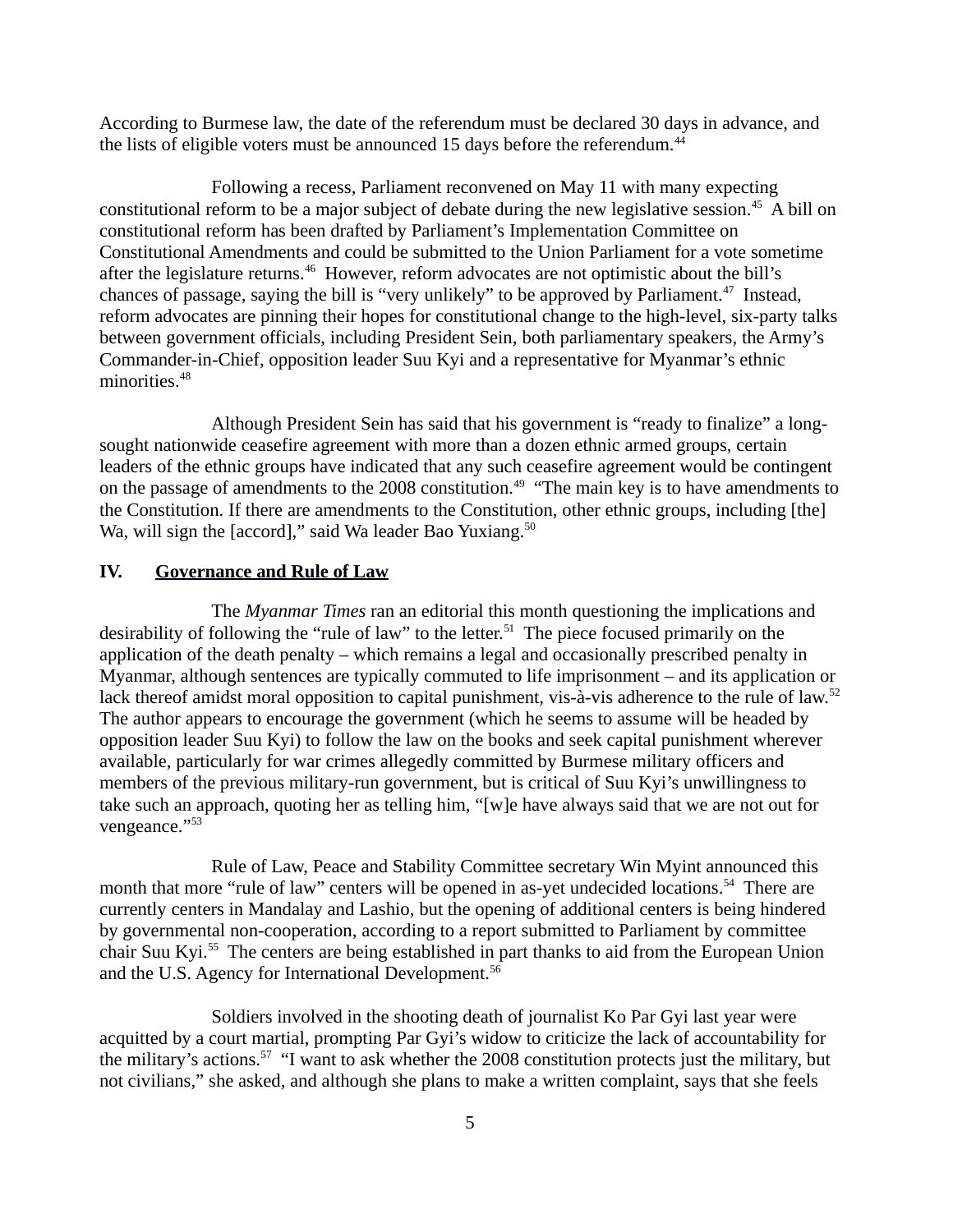the influence of the country's military and weakness of its judicial system means such an effort will ultimately be fruitless.<sup>58</sup> The two soldiers involved in the shooting were tried by military court martial in accordance with the constitution, despite calls to hold a civilian trial instead.<sup>59</sup> The military does not deny shooting Par Gyi, who was killed while attempting to escape detainment last October, but says that he was working for ethnic rebels at the time.<sup>60</sup> Par Gyi was arrested while photographing clashes between the military and the Democratic Karen Benevolent Army and killed when he tried to escape. $61$ 

# <span id="page-5-3"></span>**V. Political Prisoners**

There were at least 157 political prisoners presently jailed in Myanmar at the end of April 2015, according to the Assistance Association of Political Prisoners.<sup>62</sup> During the month of May further cases were brought to the forefront, including those described below:

A Burmese court has imposed four years and four months imprisonment with hard labor for six prominent activists who were already serving prison terms for their political activities.<sup>63</sup> The activists were protesting outside of the Chinese embassy last year in opposition to the fatal shooting of an opponent of a Chinese-backed copper mine project and were charged for disrupting public tranquility, deterring a public officer from carrying out his duty and for rioting and violating a peaceful assembly law.<sup>64</sup>

A court has imposed a prison sentence of three months with hard labor on university lecturer Wai Yan Aung, the first to be sentenced for protesting against the National Education Law.<sup>65</sup> Wai Yan Aung led a demonstration during nationwide student protests and was charged under the Peaceful Assembly Law.<sup>66</sup> Critics say that the law stifles academic freedom and centralizes control over universities.<sup>67</sup>

# **VI. Economic Development**

# <span id="page-5-2"></span><span id="page-5-1"></span>**A. Developments in the Legal Framework of Economic Development**

The U.S. State Department released a report on Myanmar's investment climate. $68$ The report concluded that the Myanmar government "must prioritize among its long list of desired reforms", finding, in particular, that many laws and regulations are "outdated and inadequate" and that "[i]nvestor protection and the criteria for foreign investment are not well-defined."<sup>69</sup> The report also summarized criticisms by investors over the lack of transparency on investment approval procedures and the lack of reliable government data.<sup>70</sup> With only "tentative progress" by the government to date, the report cautioned investors to "come in with 'eyes wide open." $71$ 

# <span id="page-5-0"></span>**B. Developments in Foreign Investment and Economic Development Projects**

With regard to foreign direct investment ("FDI"), the same report by the U.S. State Department (summarized in Section VI.A above) noted that the manufacturing and tourism services sectors are expected to continue growing.<sup>72</sup> However, the report reiterated that legal and other reforms are "urgently needed."<sup>73</sup> Corruption and related activity continue to be cited by investors as impediments to  $FDI.^{74}$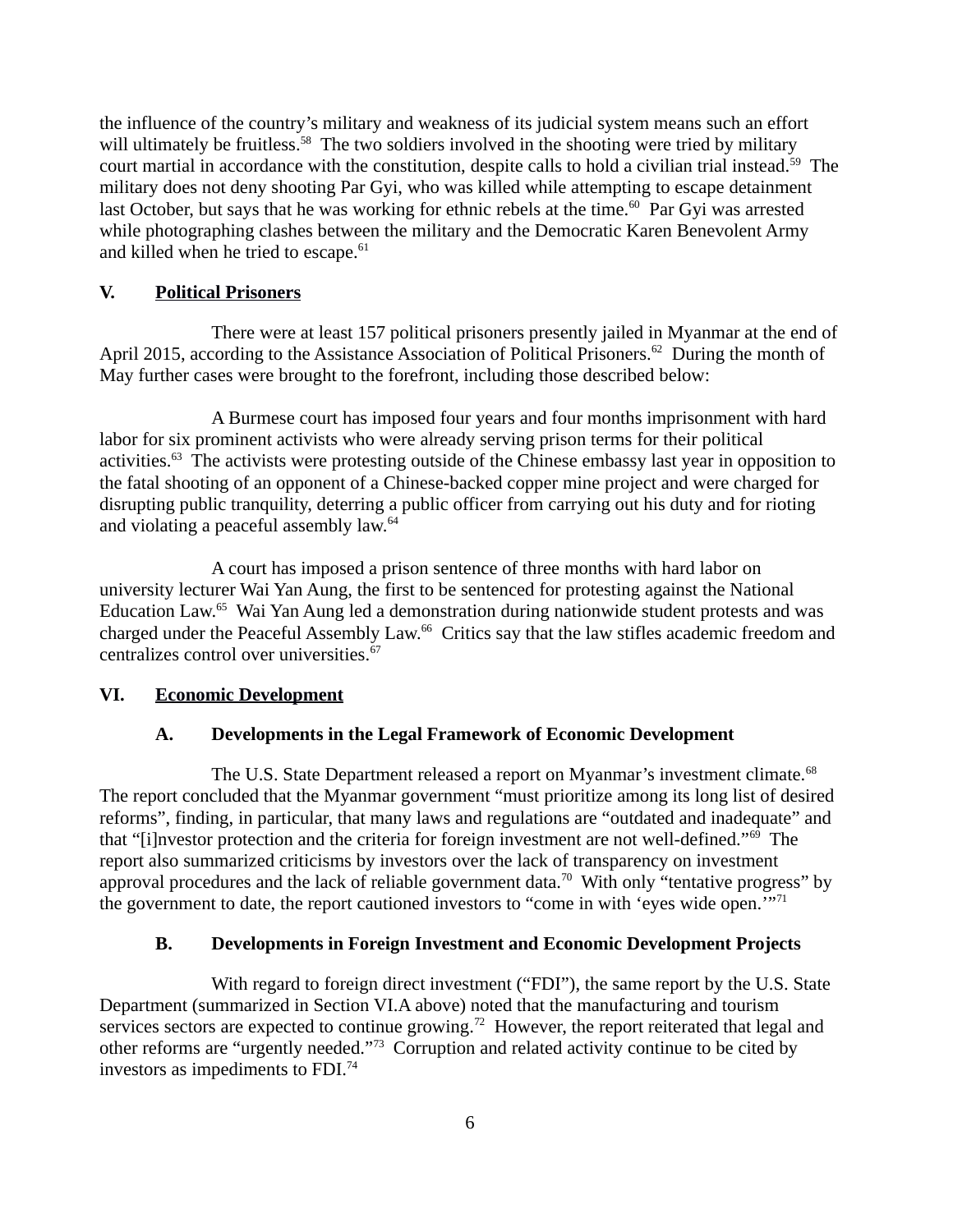In the banking sector, there continue to be positive FDI developments.<sup>75</sup> A number of foreign banks, including Bangkok Bank and The Commercial Bank of Ceylon, have recently opened offices. $76$ 

# <span id="page-6-2"></span>**C. Land Seizures**

Land seizure protests took a tragic turn this month. On May 21, Myint Aung, 63, immolated himself to protest the confiscation of his land by the military.<sup>77</sup> Myint and his family owned about 14 acres of land that the military seized in 2004.<sup>78</sup> Until a state government edict last year, they were permitted to continue farming so long as they made annual tenancy payments.<sup>79</sup> On May 20, Myint learned that the military was beginning construction of barracks on his land and, in the wake of a physical confrontation over this construction, rumors circulated that one of his nieces had been detained by the government.<sup>80</sup> That night, he and his family slept on their fields, afraid the military would begin construction if they left for home.<sup>81</sup> Early the next morning, Myint returned home, drafted a letter criticizing the village authorities and urging the return of all confiscated land, and then walked into the street, poured gasoline on himself, and set himself on fire.<sup>82</sup> More than 600 people, including land confiscation victims from outlying towns and local political party representatives, attended his funeral held several days later.<sup>83</sup>

Elsewhere this month, in Loikaw, the capital of Kayah State, roughly 500 farmers and their supporters took to the streets on May 5 to protest a recent sentencing. $84$  The Loikaw Township Court fined the famers, including a teenager, 500 kyat (US \$0.50) or else sentenced them to 15 days in prison for trespassing after a march around the town in protest of seized land.<sup>85</sup> Villagers stated the decision was particularly unfair because they have official ownership documents for the farmland.<sup>86</sup> This sentence follows the April 28 sentencing of farmers from Solyaku village, discussed in last month's report, who received identical sentences.

### **VII. Ethnic Violence**

#### <span id="page-6-1"></span><span id="page-6-0"></span>**A. Violence Against Muslims**

The plight of Rohingya Muslims received international attention this month as a result of the growing crisis of human trafficking in Southeast Asia, and the fate of those refugees stranded onboard trafficking ships.<sup>87</sup> According to one source, in the last several weeks, at least 3,000 refugees have been rescued by fisherman or have made their way to Indonesia, Malaysia and Thailand, with several thousand more believed to still be at sea after human traffickers abandoned their boats amid a regional crackdown on human trafficking.<sup>88</sup> In a departure from their previous policies, Malaysia and Indonesia agreed this month to provide Rohingya with shelter for one year, while Thailand has offered humanitarian help but no shelter.<sup>89</sup>

At the end of May, a regional conference to discuss the ongoing crisis of "boat people", as these refugees are called, was well attended by representatives of 17 nations that are directly or indirectly affected by the crisis, as well as the United States and Japan and officials from various international organizations.<sup>90</sup> Although there were no major breakthroughs at the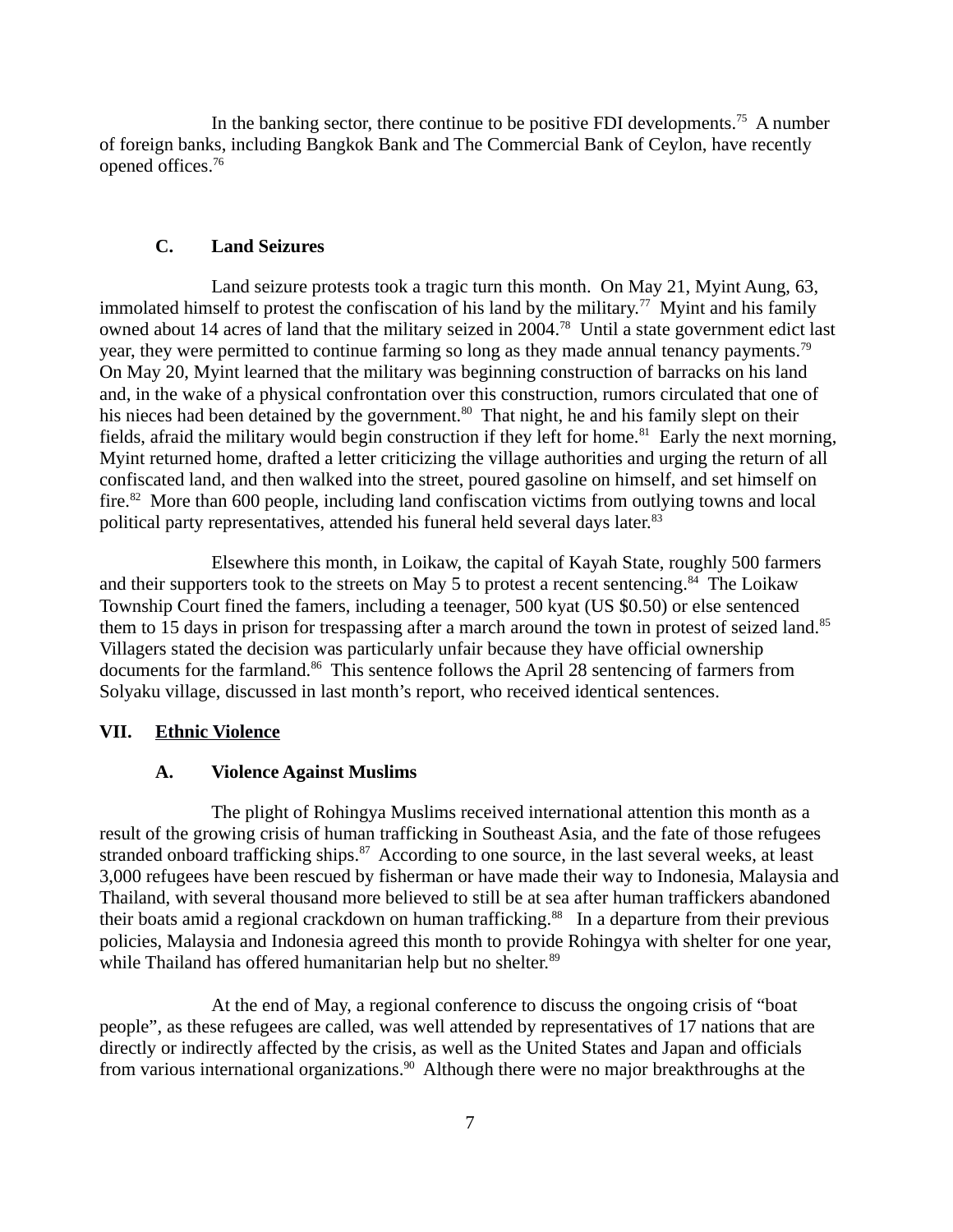conference, the high level of participation and general consensus that such discussions should continue were viewed as progress. $91$ 

However, calls for Myanmar to assume the responsibility of addressing the root cause of the refugee problem were met by criticism from Burmese officials who responded that "finger pointing" would not help. $92$  In addition, the term "Rohingya" was not officially part of the regional conference and most people who spoke at the conference avoided using the term, because Myanmar threatened to boycott the talks if the term was used. $93$  Further, Burmese officials have not only questioned the volume of refugees from their country, but have also rejected so-called "negative comments" made by the international community about their role in the crisis. $94$ 

At the end of May, it was reported that many Rohingya Muslims are paying off the traffickers and returning to the camps they used to live in after being held for months on overcrowded trafficking ships.<sup>95</sup> Those who return reported that the crews beat them with metal rods and chains when they asked for more food; many were starving, having been given only three cups of water and two handfuls of rice a day for up to three months.<sup>96</sup>

# <span id="page-7-1"></span>**B. Violence Between the Central Government and Ethnic Rebel Groups**

According to the state-run media, seven Kokang rebels were killed, along with some government soldiers and some senior military officials, during fighting in the Kokang Self-Administered Zone.<sup>97</sup> The fighting resulted in government soldiers taking control of three "important hill posts" in the region. $98$ 

During the last few weeks of May, clashes between government forces and the Kachin Independence Army ( "KIA") were an almost daily occurrence, according to a KIA spokesman. $99$  The spokesman further indicated that the government army has launched offensives aimed at seizing KIA-held mountain bases and that both sides had suffered casualties, although the exact number is yet unknown.<sup>100</sup>

### <span id="page-7-0"></span>**C. Peace Talks**

At the end of May, members of the Union Peace-Making Work Committee ("UPWC"), the Nationwide Ceasefire Coordination Team ("NCCT") and the government and ethnic negotiating groups met in Chiang Mai, Thailand to discuss preparations for a political dialogue to follow the eventual signing of a ceasefire agreement.<sup>101</sup> At the meeting, negotiators discussed the formation of committees for ceasefire monitoring and the implementation of a framework for political dialogue.<sup>102</sup> The UPWC/NCCT meeting was held in advance of a NCCT summit that will take place at the beginning of June, when ethnic leaders are expected to make their final assessment of the draft nationwide ceasefire agreement.<sup>103</sup>

The chief peace negotiator from the government delegation expressed the government's satisfaction with the meeting, and urged the NCCT to arrive at a consensus on any further changes to the draft ceasefire agreement during the NCCT summit, while reiterating the government's position that the government is satisfied with the current draft agreed upon on March 30.<sup>104</sup> However, some ethnic leaders are apprehensive about the exclusion of three armed ethnic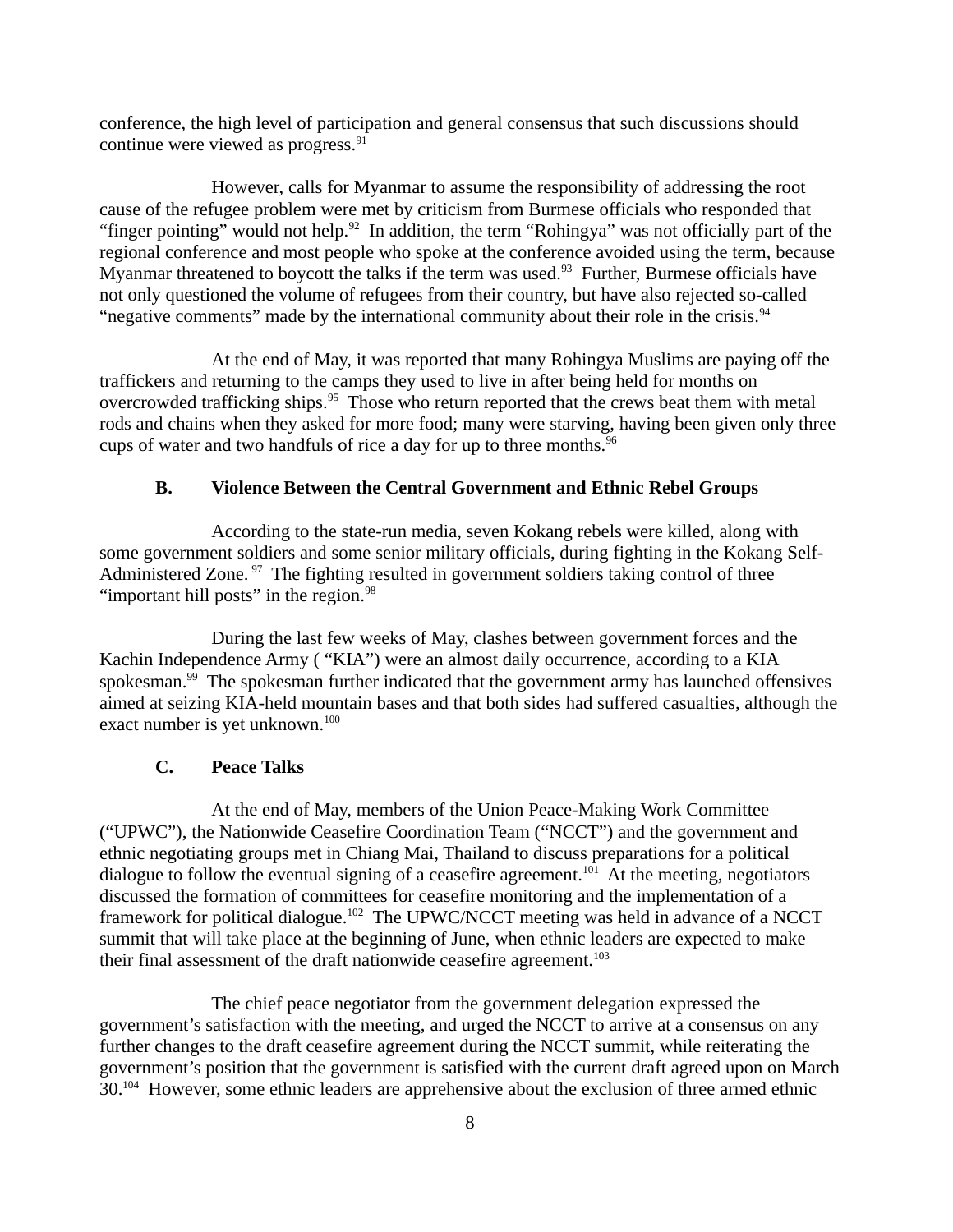groups from the ceasefire agreement: the Myanmar National Democratic Alliance Army, the Arakan Army and the Ta'ang National Liberation Army, all of which are involved in ongoing hostilities with the government. $105$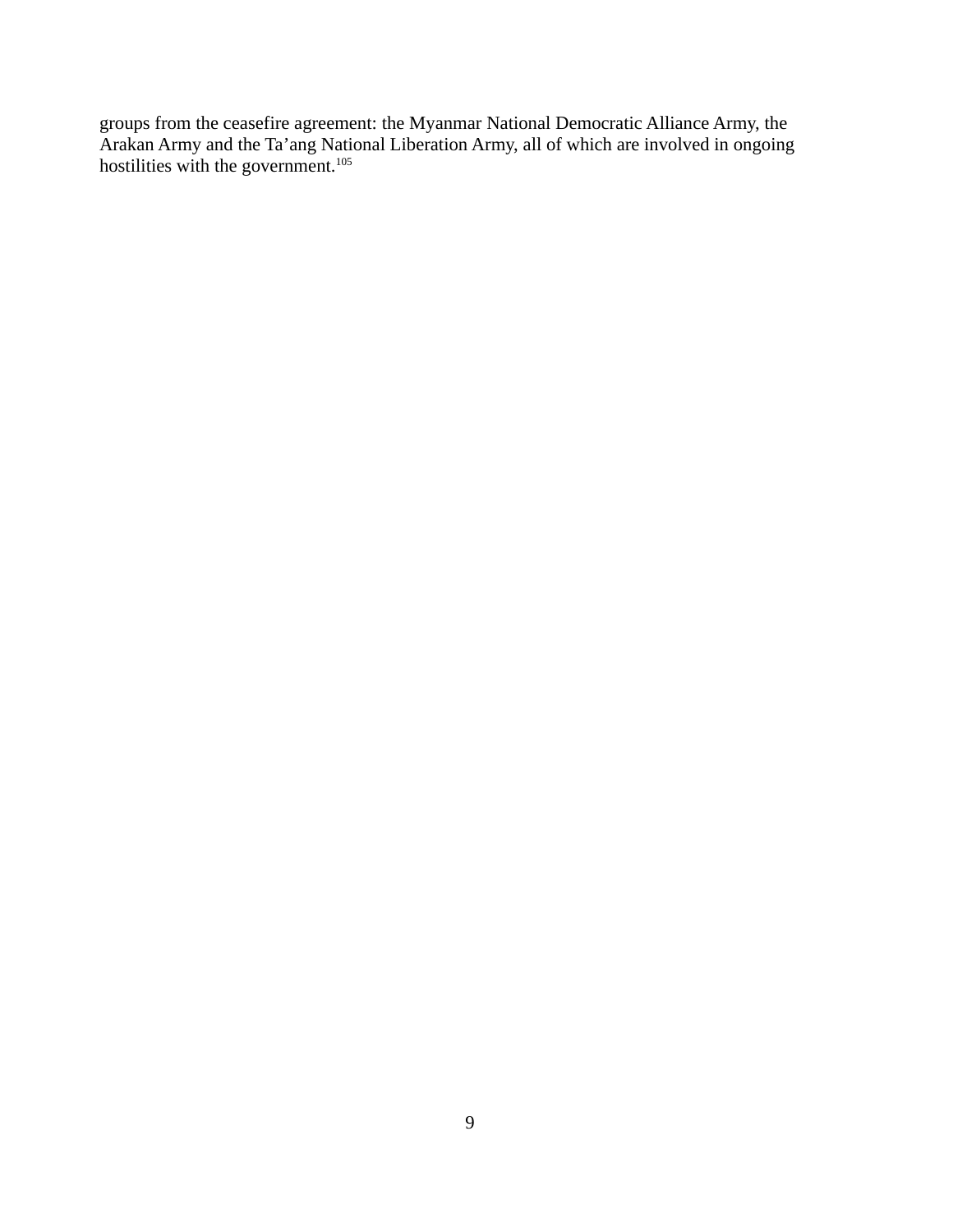1The Irrawaddy, May 4, 2015: http://www.irrawaddy.org/burma/slave-fishermen-to-be-repatriatednext-month-home-affairs-ministry.html.

2The Irrawaddy, May 15, 2015: http://www.irrawaddy.org/burma/trafficked-fishermen-arrive-inrangoon-from-indonesia.html.

3The Irrawaddy, May 4, 2015: http://www.irrawaddy.org/burma/us-voices-concerns-to-shwe-mannon-race-religion-bills.html.

4 Id.

5 The Irrawaddy, May 25, 2015: http://www.irrawaddy.org/burma/lower-house-passes-electionlaws-nixing-white-card-suffrage.html .

6 The Irrawaddy, May 5, 2015: http://www.irrawaddy.org/burma/health-and-education-plan-tosupport-chin-women-children.html.

7 *Id*.

8The Irrawaddy, May 7, 2015: http://www.irrawaddy.org/burma/army-chief-jets-off-to-pakistanserbia.html.

9 *Id*.

10 The Irrawaddy, May 20, 2015: http://www.irrawaddy.org/burma/china-lodges-protest-withburma-after-artillery-shells-injure-five.html.

11 *Id*.

12 *Id*.

13 The Irrawaddy, May 24, 2015 http://www.irrawaddy.org/burma/burma-president-signs-off-oncontested-population-law.html.

14 *Id*.

15The Irrawaddy, May 22, 2015: http://www.irrawaddy.org/burma/us-urges-burma-to-address-rootcauses-of-rohingya-crisis.html.

16 The Irrawaddy, May 29, 2015: http://www.irrawaddy.org/burma/un-council-has-first-everbriefing-on-rights-in-burma.html.

17 *Id*.

18 The Irrawaddy, May 29, 2015: http://www.irrawaddy.org/burma/dalai-lama-urges-suu-kyi-tohelp-rohingya-muslims.html.

19The Irrawaddy, May 29, 2015: http://www.irrawaddy.org/burma/burma-navy-finds-boat-with-727-boatpeople-off-southern-coast-govt.html.

20 Radio Free Asia, May 29, 2015: http://www.rfa.org/english/news/myanmar/bangkok-refugees-05292015173739.html.

21 *Id*.

22 The Asia Foundation, May 20, 2015: http://asiafoundation.org/in-asia/2015/05/20/myanmarelection-commission-visits-indonesia/.

23 *Id.*

24 *Id.*

25 The Globe and Mail: May 12, 2015: http://www.theglobeandmail.com/news/world/challengeslie-ahead-for-myanmars-democracy-as-election-planning-begins/article24393506/. 26 *Id.*

27 Channel News Asia: May 26, 2015:

http://www.channelnewsasia.com/news/asiapacific/myanmar-on-track-for/1873266.html. 28 Eleven Myanmar: May 22, 2015: http://www.elevenmyanmar.com/politics/uec-preparescomplaints-following-2015-elections.

29 *Id*.

30 Myanmar Times, May 4, 2015: http://www.mmtimes.com/index.php/national-news/14260 nation-s-image-harmed-by-threats-to-reporters-minister.html.

31 *Id*.

32 *Id*.

33 *Id*.

34 *Id*.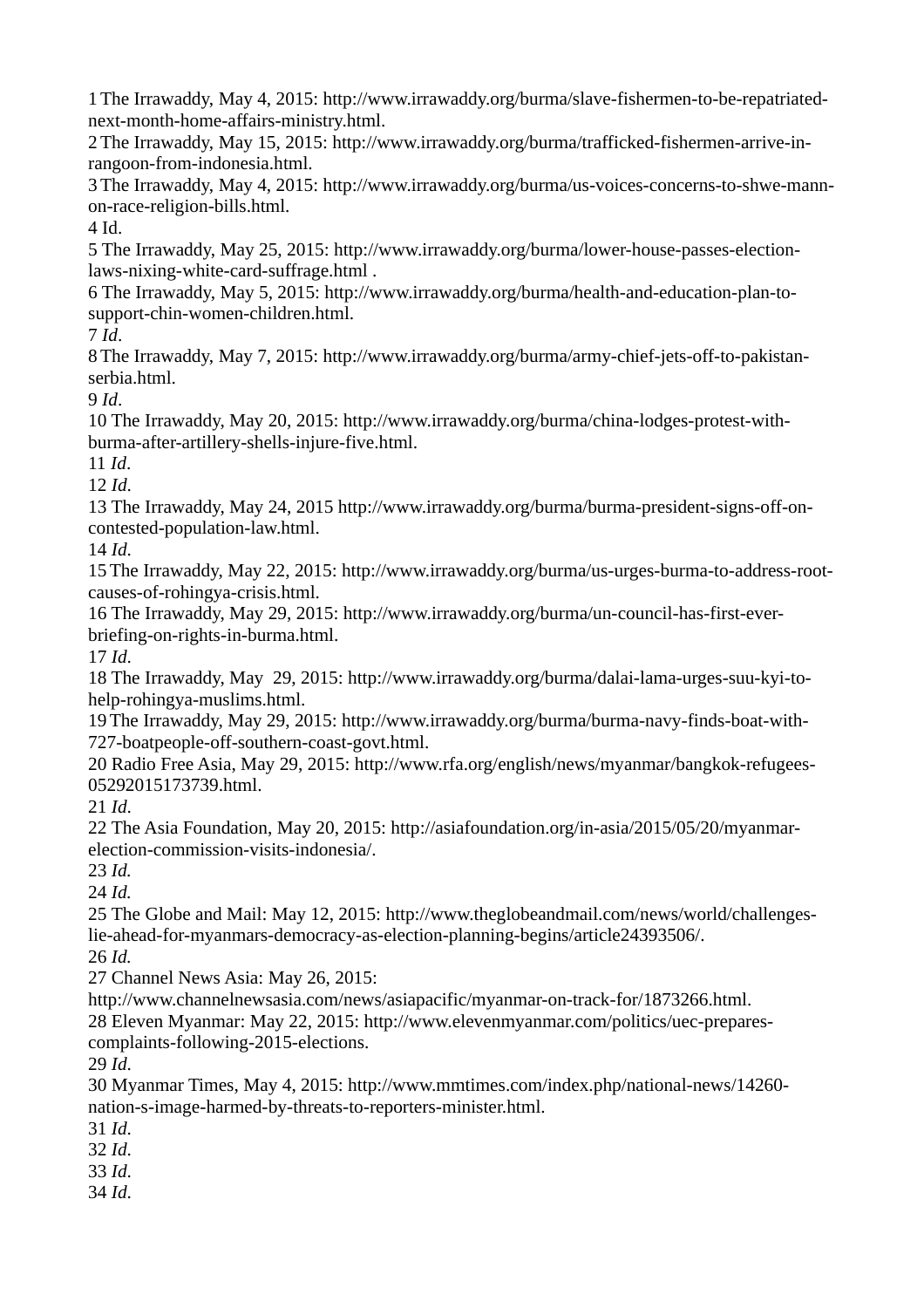35 Myanmar Times, May 4, 2015: http://www.mmtimes.com/index.php/national-news/14262-armywarns-media-off-kokang.html.

36 *Id*.

37 *Id*.

38 Videonews, May 5, 2015: http://news.videonews.us/myanmar-outlaws-reporting-rebel-groups-059743.html.

39 Eleven Myanmar: http://www.elevenmyanmar.com/local/700-%E2%80%98corrupt %E2%80%99-forestry-officials-targeted.

40 *Id*.

41 The Nation, May 28, 2015: http://www.nationmultimedia.com/aec/Corruption-lack-of-Chineseworsen-timber-smuggling-30261176.html.

42 *Id*.

43 The Irrawaddy, February 11, 2015: http://www.irrawaddy.org/burma/burmas-president-approvesplan-constitutional-referendum-lawmakers.html

44 Eleven Myanmar, March 9, 2015: http://www.elevenmyanmar.com/index.php?

option=com\_content&view=article&id=9258:delayed-constitutional-amendment-places-myanmarin-limbo&catid=38&Itemid=361

45 The Irrawaddy, May 8, 2015: http://www.irrawaddy.org/burma/as-mps-return-and-charter-talkheats-up-six-party-dialogue-may-hold-key.html

46 *Id.*

47 *Id.*

48 *Id*.

49 The Irrawaddy, May 5, 2015: http://www.irrawaddy.org/burma/govt-ready-to-finalizenationwide-ceasefire-president.html

50 *Id*.

51 The Myanmar Times, May 21, 2015: http://www.mmtimes.com/index.php/opinion/14586 entering-the-rule-of-law-minefield.html.

52 *Id*.

53 *Id*.

54 The Nation, May 14, 2015: http://www.nationmultimedia.com/aec/More-rule-of-law-centres-toopen-30259924.html.

55 *Id*.

56 *Id*.

57 The Daily Mail, May 12, 2015: http://www.dailymail.co.uk/wires/afp/article-3078355/Wifeslain-Myanmar-reporter-decries-army-acquittals.html.

58 *Id*.

59 *Id*.

60 *Id*.

61 Channel NewsAsia, May 12, 2015: http://www.channelnewsasia.com/news/asiapacific/wife-ofmyanmar-journalis/1841464.html.

62 Assistance Association for Political Prisoners (Burma), May 13, 2015:

http://aappb.org/2015/05/aapp-b-monthly-chronology-of-april-2015/.

63 Fox News, May 15, 2015: http://www.foxnews.com/world/2015/05/15/myanmar-court-handshard-labor-sentence-to-6-activists-in-prison-for-political/.

64 *Id.*

65 News VideoNews.US, May 25, 2015: http://news.videonews.us/myanmar-court-sentenceslecturer-student-protests-2519192.html.

66 *Id.*

67 *Id.*

68 U.S. State Department, "2015 Investment Climate Statement – Burma," May 2015: http://www.state.gov/e/eb/rls/othr/ics/2015/241502.htm.

69 *Id.*